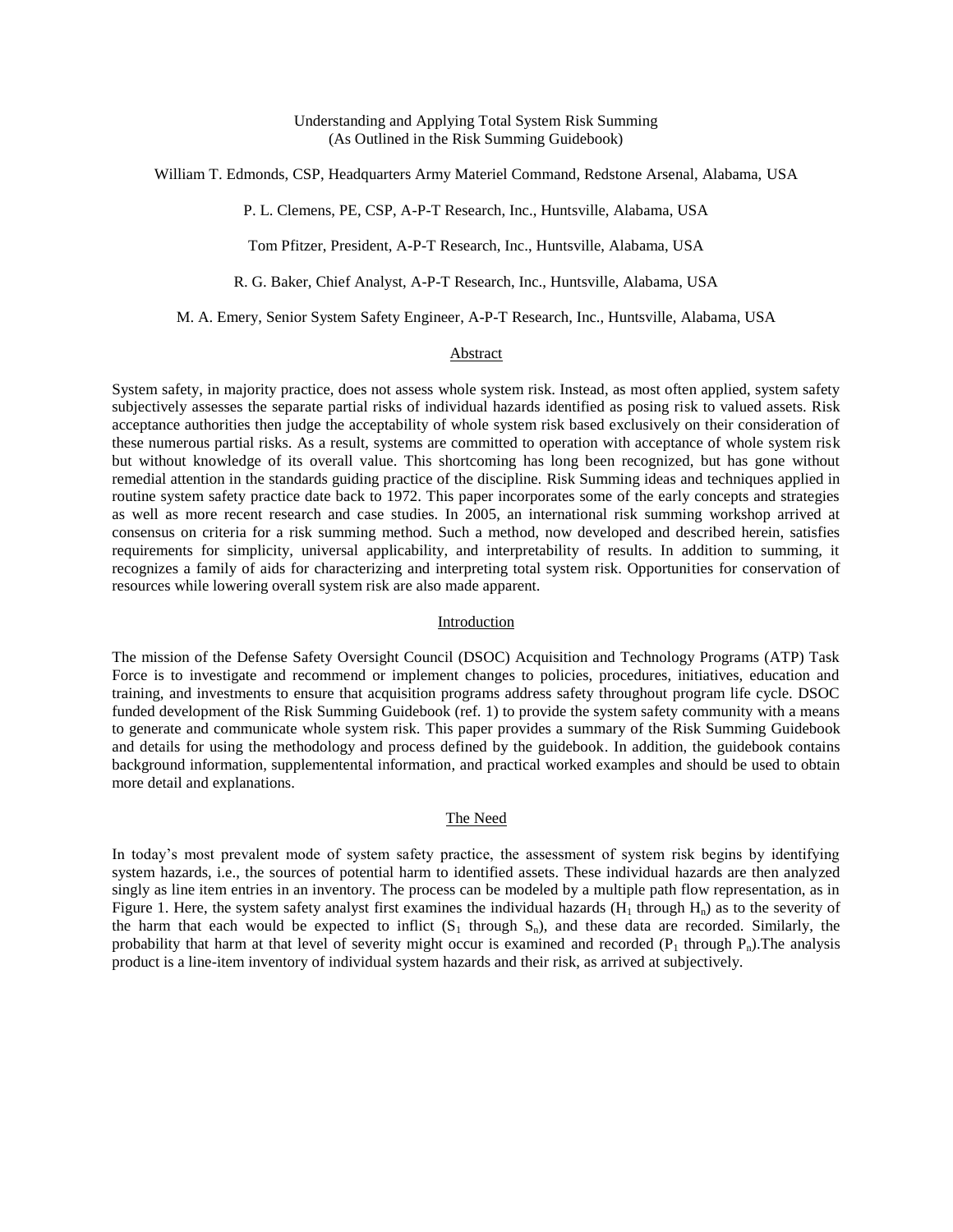

Figure 1 — Conventional Risk Assessment

<span id="page-1-0"></span>Next, the analyst consults a risk assessment matrix to establish the level of risk posed by each hazard. Such matrices are found in many system safety standards, e.g., references [2](#page-7-1) and [3.](#page-7-2) The standards provide interpretive phrases as guides to judging the severity and probability values to be assigned to the hazards. This approach has been followed in the majority practice of system safety since the 1970s (ref. [4\)](#page-7-3). [Figure 2](#page-1-1) provides a bar chart model of a result of a portion of a risk assessment. Heights of bars  $r_1$  through rn indicate the quantitative values of the risk for the hazards that each represents. Risk  $r_4$  extends above a Risk Tolerance Limit as set by the System Safety Program Plan or an equivalent document. System Safety Program Plans typically require that hazard risk be mitigated in such cases to draw their residual risk below the Risk Tolerance Limit. However, it still remains for the Risk Acceptance Authority to pass judgment on whether or not to accept whole system risk. The problem then is that neither the analysis nor the risk acceptance authority has developed or seen an expression of true total (whole) system risk.



Figure 2 — Bar Chart Paradigm

<span id="page-1-1"></span>The clear need is for a method to enable viewing summed total system risk in addition to the familiar partial risk inventory now in use. Ideally, that method would satisfy certain criteria:

- Consensus Requirements In a 2005 international workshop on risk summing methods (ref. [4\)](#page-7-3), a number of risk summing methods were reviewed. Minimal requirements for such a method were arrived at by consensus. There was accord that such a method should satisfy needs for: *simplicity; universal applicability; and ready interpretability of results.*
- Conservatism/Pessimism If, in order to achieve simplicity, a method should incorporate opportunities for analytical errors, then those *errors should result in higher rather than lower representations of total risk.*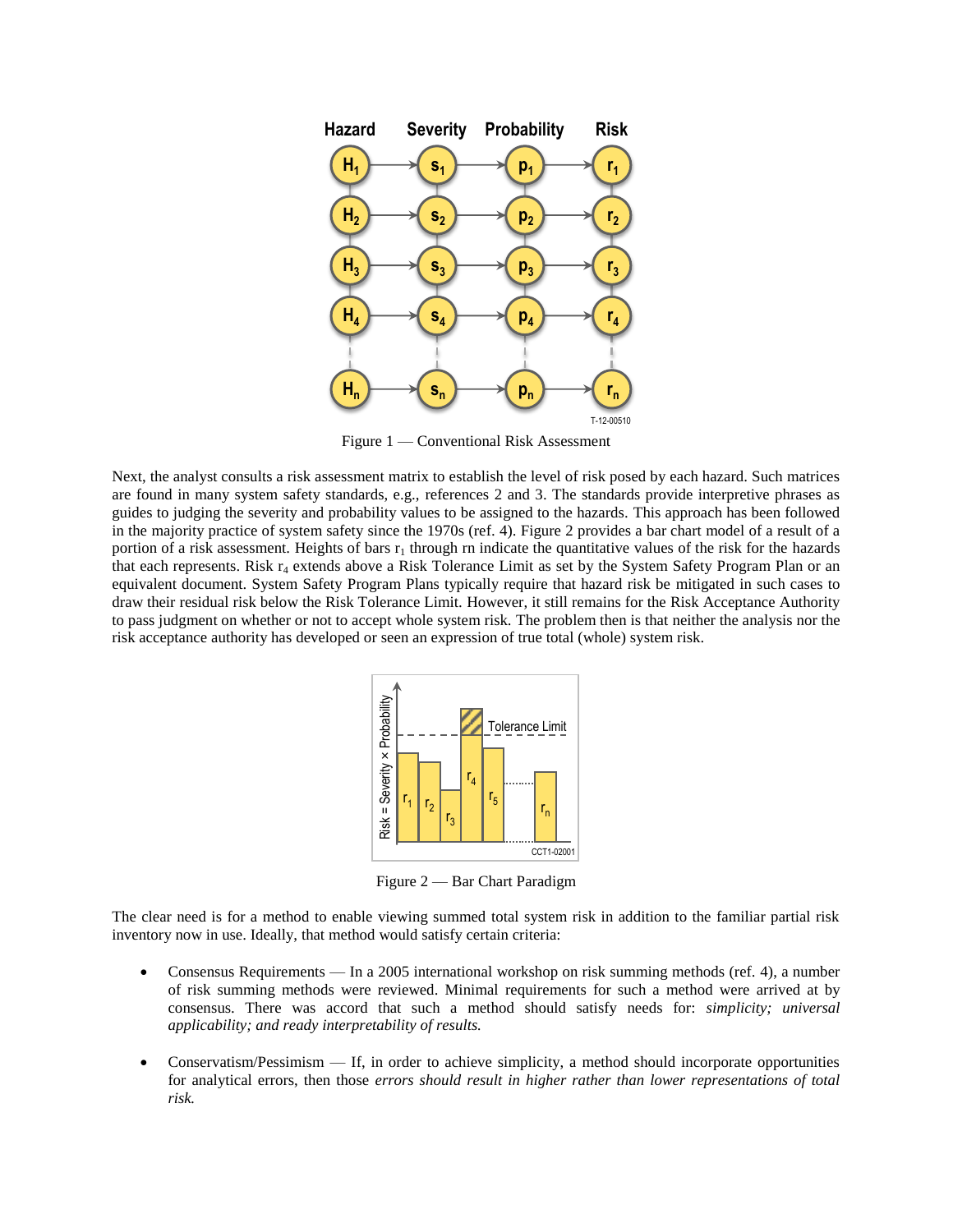$\bullet$  Ouantification — The method should be one which expresses its results numerically.

# The Total System Risk Summing Approach

The Hazard Identification, Risk Assessment, Risk Acceptance and Risk Reduction Safety Process is illustrated in [Figure 3.](#page-2-0) If Total System Risk Summing is added to the Risk Process Assessment part of the process the analyst and the risk manager have an opportunity to appreciate both the complete inventory of partial risks and the effect of their individual contributions to the summed total. Since the System Safety Process is iterative, the Total (whole) system risk is evaluated and reevaluated as hazards and risks are mitigated and refined.

A risk summing approach should fit into the accepted generic system safety process. Some desired characteristics of a practical risk summing method would be a method that:

- 1) is easy to use,
- 2) defines total risk by calculable results that are characterized in a practical way,
- 3) provides results that have interpretability,
- 4) provides results that have broad applicability.



Figure 3 — System Safety Process with Risk Summing

## The Step by Step Process

<span id="page-2-0"></span>The major steps in performing system risk summing are presented in [Figure 4](#page-3-0) below. The process was separated into the analytical steps and management steps. This paper will focus on Analytical steps 4 and 5 letting the reader refer to the Risk Summing Guidebook (ref. [1\)](#page-7-0) for explanations of Analytical steps 1, 2, 3, and 6 as well as the Administrative Steps A, B, and C. However, it is important to point out that step A in the Administrative section is the step to set total system risk limits. These limits would be unique to each evaluated system and would be set by the risk acceptance authority. Once a standard is set for guidance, these limits would be tailorable.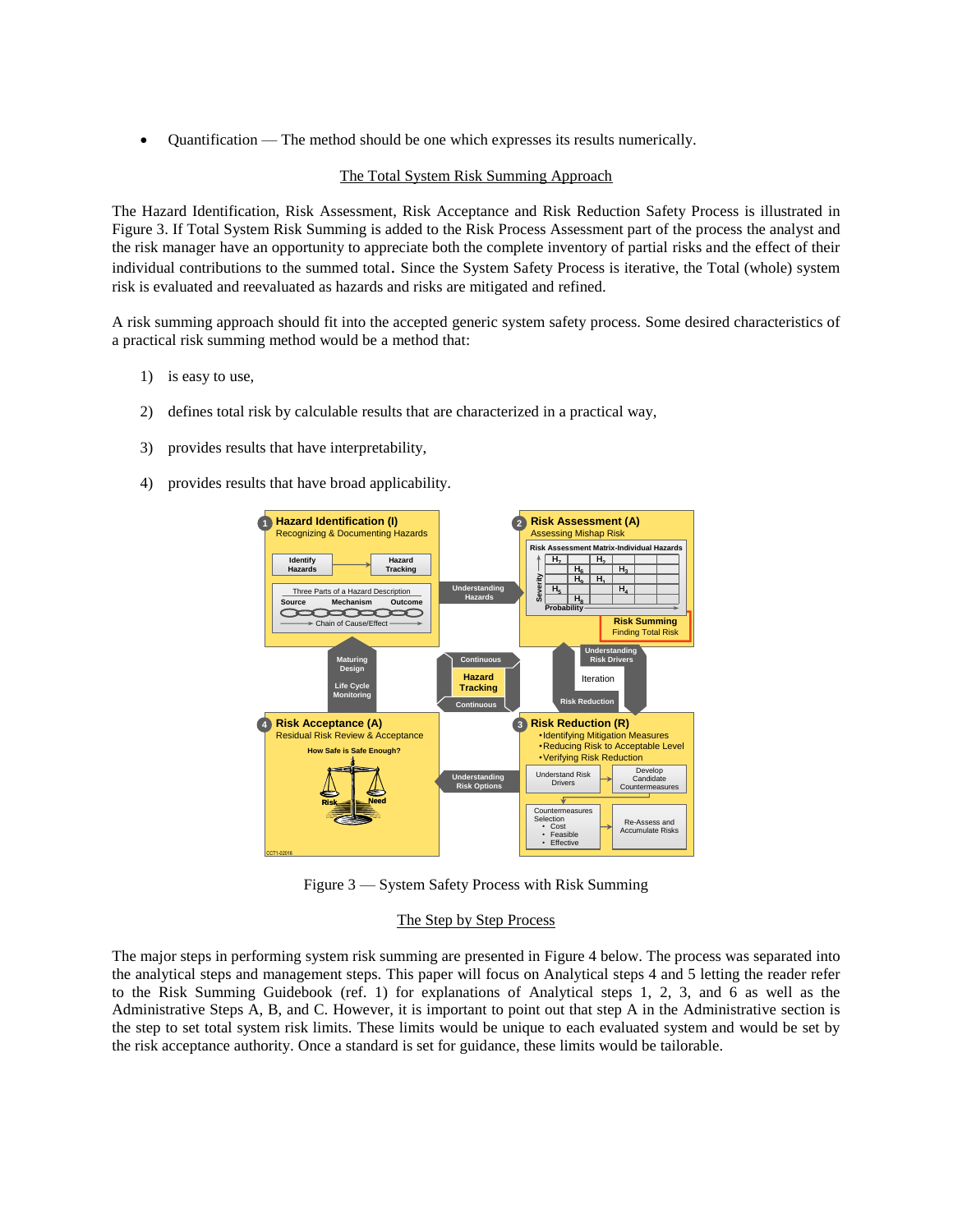

Figure 4 — Risk Summing Process

### Quantifying Total System Risk

<span id="page-3-0"></span>Risk assessment matrices are almost universally used by system safety practitioners in determining risk for individual line-item hazards. Dimensioned numerical values are used to scale the severity and probability axes of many standard-sanctioned risk assessment matrices (e.g., refs. [4](#page-7-3) and [5\)](#page-7-4). Thus it becomes possible to attach quantitative expressions to hazard-by-hazard declarations of both probability and severity. Using those numerical expressions, advantage may be taken of the risk-defining relationship developed by Blaise Pascal and others during the early  $17<sup>th</sup>$  century Baroque period. Despite occasional attacks by doubters, the relationship continues in widespread and successful use, most particularly in such hugely profitable enterprises as insurance underwriting, casino gambling, and lotteries. The partial risk posed by each identified hazard is the simple product of the expected loss incurred if the hazard produces a mishap and the assessed probability that a loss event will occur as noted in Analytical Step 4. The relationship has both great simplicity and intuitive appeal:

$$
r_i = Partial Risk = Severity \times Probability
$$
 (1)

Step 5, the risk summation task, is further defined by the mathematical expression and expanded equation as follows:

$$
R_{T} \approx \sum_{i=1}^{i=n} r_{i} = r_{1} + r_{2} + r_{3} + \dots + r_{n}
$$
 (2)<sup>1</sup>

where:

l

 $R_T$  = Total Risk

 $r_i$  = Partial risk = Hazard Severity × Hazard Probability

 $1$  The approximate expression shown here is used throughout in the interest of simplicity. Its use produces a numerical result that is very slightly larger in value – i.e., pessimistic – when compared to an exact solution. Such substitutions, often used in system safety practice, are known as "rare event approximations."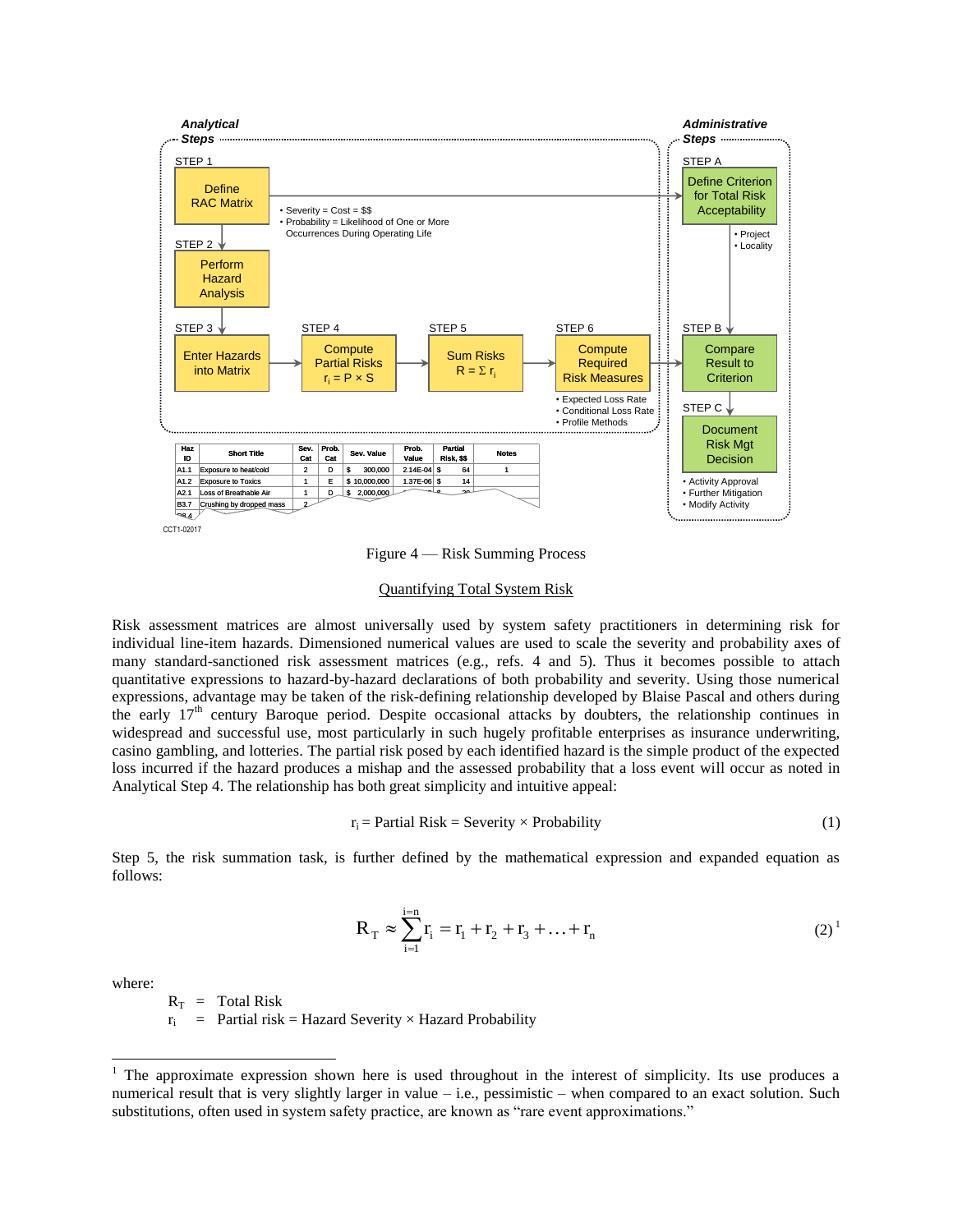This equation can be expanded to accommodate risk for numerous threatened assets exposed in varied operational or mission phases:

<span id="page-4-0"></span>
$$
R_{T} \approx \sum_{k=1}^{k=n} \sum_{j=1}^{j=m} \sum_{i=1}^{i=l} (r_{ijk} = s_{ijk} \times p_{ijk})
$$
 (3)

where:

- $R_T$  = the total risk posed by all identified hazards to all threatened assets during the system's complete life cycle.
- $s_{ijk}$  = severity of the injury/damage that the i<sup>th</sup> identified hazard may produce in the j<sup>th</sup> asset under threat during the  $k<sup>th</sup>$  mission phase under consideration.
- $p_{ijk}$  = the probability that the consequence described by  $s_{ijk}$  is produced in the specified asset by the specified hazard during the specified mission phase.
- $r_{ijk}$  = the partial risk posed by the i<sup>th</sup> identified hazard to the j<sup>th</sup> asset under threat during the k<sup>th</sup> mission phase under consideration.

#### Important Assumptions

Three important assumptions are made in applying the approach implicit in equation [3.](#page-4-0) First, it is assumed that all identified hazards are statistically independent, meaning simply that no identified hazard can cause nor be caused by another. Secondly, multiple hazards within a system sometimes share a common outcome. Because partial risks that form these Boolean unions are simply summed, an error arises in the final total probability for that shared outcome. This error, however can be assumed to be both quite small (i.e., much smaller than errors introduced in making probability estimates) and pessimistic (i.e., producing larger rather than smaller values of total probability). The procedure is akin to the rare event approximations made in summing fault tree OR gated probabilities. This matter is discussed further in reference [6](#page-7-5) sheets 87-5 and 87-6. Moreover, studies have shown that first-pass analyses using such line-item methods as preliminary hazard analysis leave 20-40 percent of system hazards undiscovered (ref. [7\)](#page-7-6). Pessimistic errors can partially offset this deficiency.

Lastly, it is axiomatic that the sum of all system partial risks cannot be found unless all system hazards have first been identified. This logic would seem to be of trivial importance. However, recent work has shown than it is rare for more than 80% of the total of all significant system hazards to have been identified prior to committing a system to service. This matter is discussed at length in reference [8,](#page-7-7) where recommended means to combat the problem also appear.

#### Four Practical Total System Risk Descriptors

While the Total System Risk, computed above, is the primary summed risk measure used to determine acceptance, the International Risk Summing Workshop identified five approaches for communicating and displaying total risk using a RAC matrix. Four of these summed risk measures are characterized as descriptors which provide expected loss rate, conditional loss rate, and two profiling methods. These descriptor methods were subsequently described in a paper published in the Journal of System Safety (ref. [4\)](#page-7-3) as well as documented in the Total System Risk Summing Guidebook and thus are not described in this paper.

### Applying Total System Risk

Almost exclusively, the probabilities of hazards identified in Preliminary Hazard Analyses, Failure Modes and Effects Analyses, and other hazard inventory techniques are statistically independent of one another (exceptional cases are readily recognized and dealt with using alternate analytical methods). However, mathematical expressions used in the guidebook to illustrate the summing process assume that hazard probabilities are mutually exclusive. Developers of the summing method found in the guidebook made a deliberate decision to adopt this approach as a means for gently introducing the novice practitioner to the need for summing and to a simplified method for carrying it out. The mathematics apparent in the equation of the guidebook is immediately recognizable to the beginner as those of simple summation. The result of its use is one of several that are known as "rare event approximations." The error introduced in this case is a pessimistic one -- i.e., the indicated risk exceeds the true risk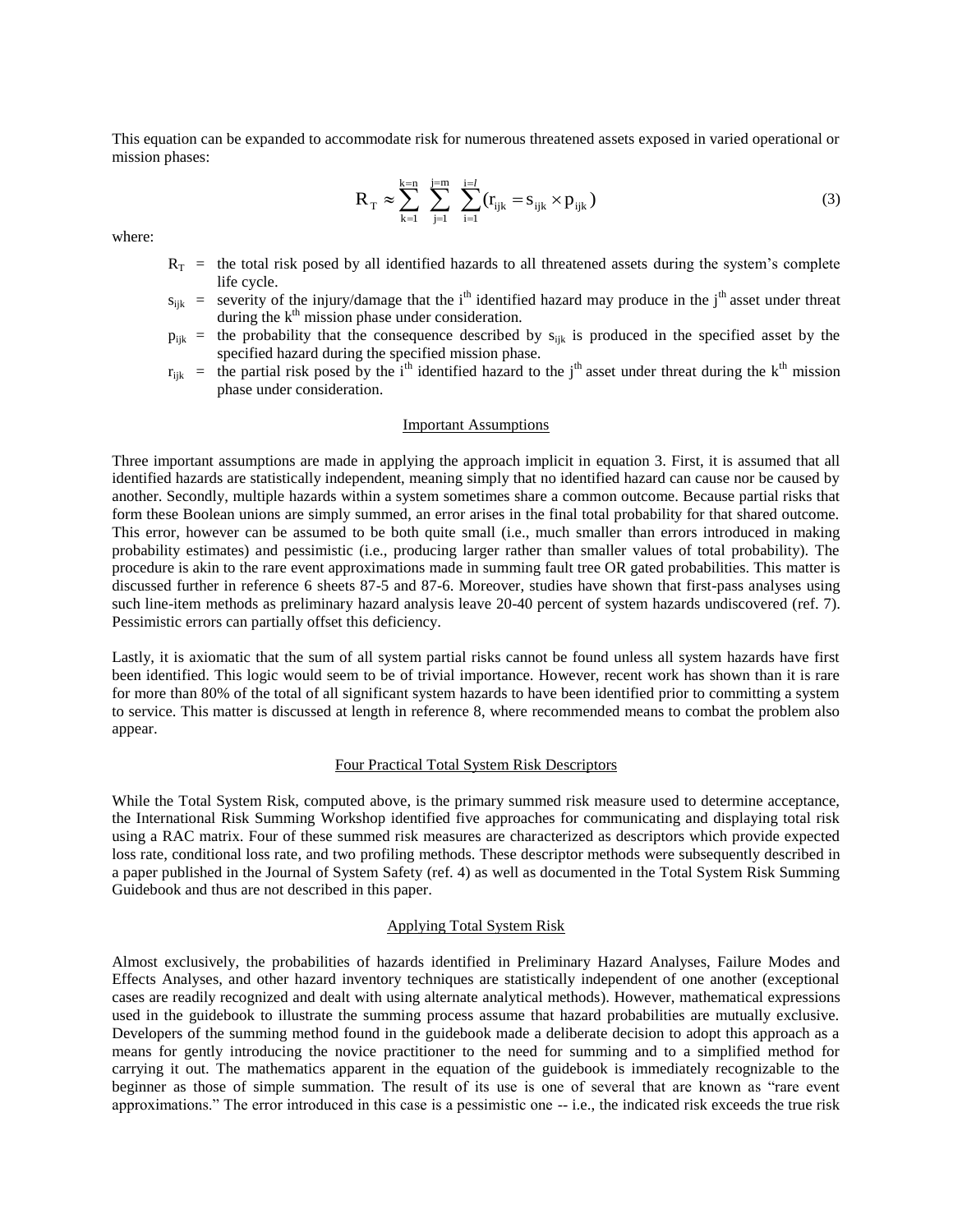by a very small amount. Thus, it partially offsets the inevitable error introduced by neglecting to inventory all system hazards.

Purists in probabilism will be quick to recognize that the form of the equation is incorrect when applied to instances of statistically independent hazards. An exact expression is appreciably more complex in appearance and would be expected to be off-putting to the summing newcomer. It is proposed to introduce and to apply -- in a future revision of the guidebook -- the more complex expression that leads to an exact solution in place of the current equation. Development of an automated tool that performs the complex computations transparently is also an option.

In another deliberate probabilism shortcut, hazards threatening more than one asset are considered in the guidebook to constitute multiple hazards and not as single initiating root events, each having multiple discrete consequences. The former enables the simplification represented by the equation, whereas the latter requires use of multiple conditional expressions. This simplification, again, can only result in a slightly higher-than-true value of overall risk. This simplification, too, would be eliminated in a future edition of the guidebook in the interest of summing "purity."

Although tailoring of the risk assessment matrix is permitted by MIL-STD-882D (§ A.4.3.2), it is not often practiced. When correctly applied, matrix tailoring optimizes the resolution capability of the matrix by adjusting both the span and the indices of the scaled axes. Thus, it becomes a useful companion tool for use in support of summing. Total System Risk Summing should be easily incorporated into electronic hazard tracking systems and electronic risk management tools. The addition, or deletion, of each hazard (partial risk) should drive the Total System Risk to change in some way which should be available in the output of the tool.

## Anticipated Objections

Seasoned professional system safety practitioners are a generally wary group. They have reason to be suspicious of new, untried, and unproven analytical methods. They've witnessed gimmicky flash-in-the-pan failures in the past, and risk summation may be seen as just another one. Here are a few anticipated objections to adopting whole system risk summation. Following each are counterarguments to be considered when pondering the objections.

Potential Objection 1: Nobody's asking for summed risk, and nobody's teaching it, or using it, and nobody knows how to interpret the results.

Response 1: True — and all of those things were equally true of fault tree analysis before 1960 and true also of failure modes and effects analysis before 1949. Both of those analytic tools are now widely requested, taught, used, and producing interpretable results. It's true that interpreting whole-system risk analysis results will pose an interesting problem until we have accumulated experience at it. Accumulating a database of results for systems of diverse sizes and performing diverse functions will help. Progress requires change and change requires adaptation and time. Stagnation thrives without progress.

Potential Objection 2: Antiquity wins! — There is an inclination among system safety practitioners to hold fast to analytical methods that have garnered "honor" through long standing survival in field use. There is general reluctance: "We've been doing it this way for four decades, *and it has worked well!"*

Response 2: This is an inclination that has given the practice stability but has, equally, stifled progress. A lengthy record of survival alone is neither an indicator of excellence nor a justification for continued retention by the user community. The seriously flawed phlogiston theory of conflagration and oxidation (1667 –1753) serves as an outstanding example. Before its ultimate abandonment, it served for more than 80 years during which it survived both theoretical and empirical attacks. Its demise ushered in magnificent bursts of progress in both theoretical and wet-bench chemistry.

Potential Objection 3: This method will not work because the hazards are not independent.

Response 3: The total system risk summing equation to produces a pessimistic approximation compared to an exact solution similar to a rare event approximation. If the hazards are not caused by each other then they are statistically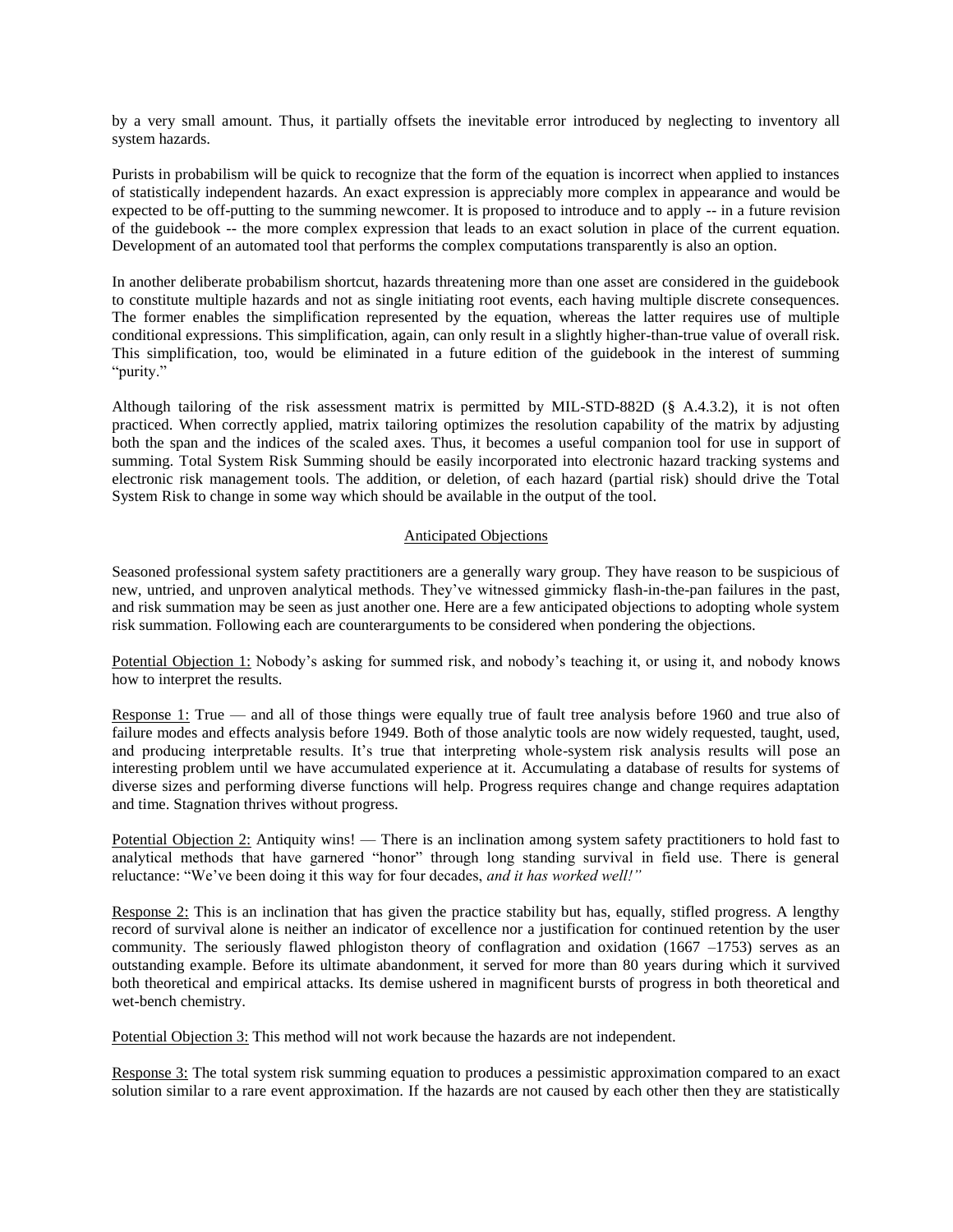independent. If the hazards are expressed in conventional methods that identify the source, mechanism, and outcome the overlap of non-independent hazards can be easily recognized and merged or dissociated.

Potential Objection 4: The method cannot be applied when the risk analysis is only qualitative.

Response 4: Qualitative analyses are based on a defined Risk Assessment Code (RAC) matrix. The requirement to quantify individual (partial) risks demands only that the indices of the RAC matrix be given quantitative bounds. When the risk summing process is completed, the total risk result is easily returned to the RAC matrix enabling the total risk to be portrayed qualitatively on the matrix. This consistent portrayal of results using either quantitative or qualitative means supports use of risk summing in situations where all results are communicated using a qualitative approach.

### Summary

It is intended that this paper provides the analytical approach for determining total system risk. This paper clearly describes the process for summing and evaluating total (whole) system risk and provides the reader with reference points to the DSOC Risk Summing Guidebook. This analytical approach should be used by safety managers and risk acceptance authorities to determine their total summed system risk. The results of total system risk summing should assist the decision makers in determining the effect of fixing or not fixing a particular hazard and that effect on the total system risk. Potential objections to the analytical approach have been noted and rebutted as well. A future milestone is to provide risk managers and acceptance authorities with evaluation tools. These evaluation tools could aid in setting total (whole) system risk limits and evaluating the economical impacts and comparisons of individual hazard mitigation reductions.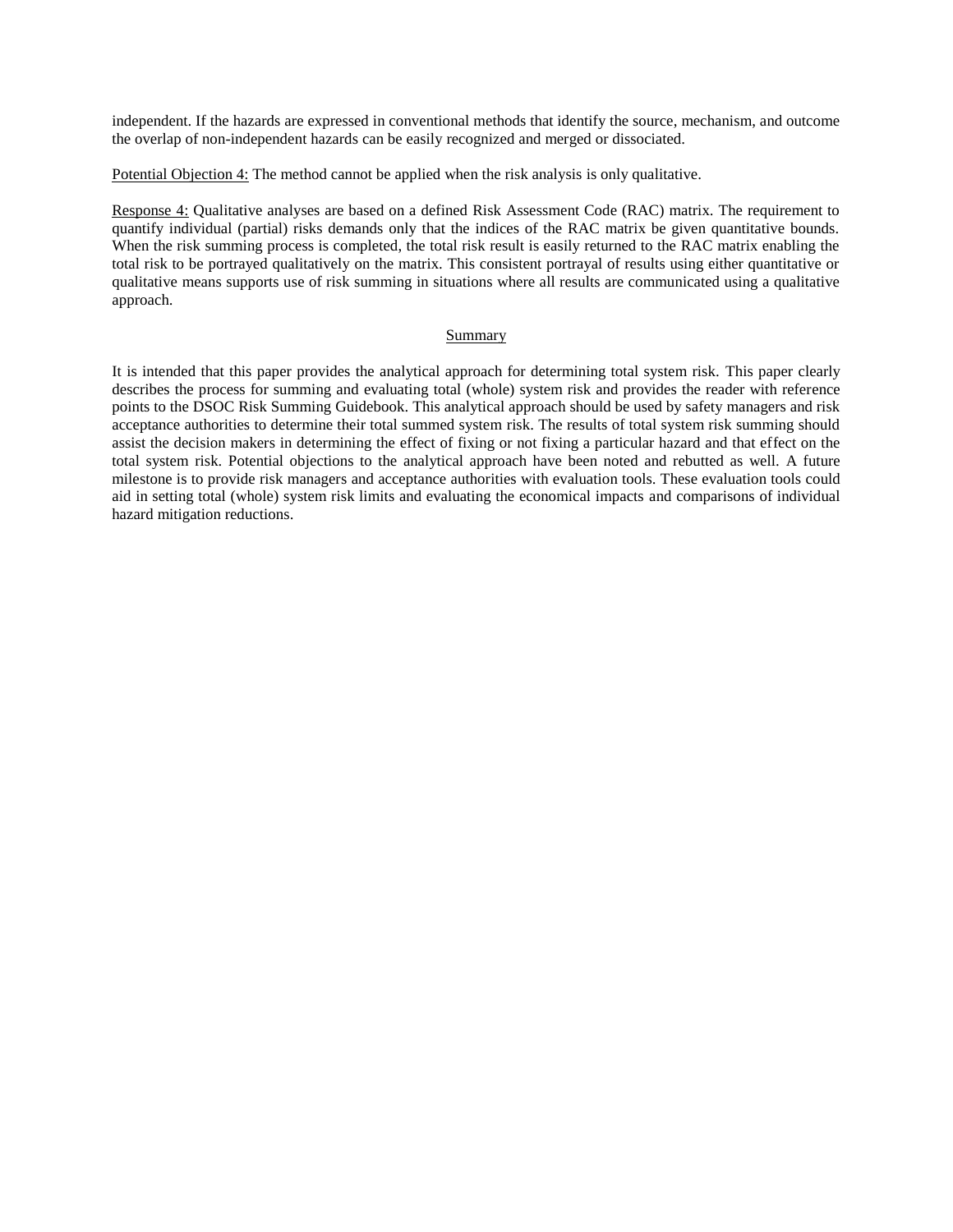## **References**

- <span id="page-7-0"></span>1. A-P-T Research, Inc. for Concurrent Technologies Corporation; *Risk Summing Guidebook;* Document No. CCT1-02000; August, 2011.
- <span id="page-7-1"></span>2. U.S. Department of Defense; *Military Standard — Department of Defense Standard Practice — System Safety;*  MIL-STD-882D; February 2000.
- <span id="page-7-2"></span>3. TechAmerica; Standard Best Practices for System Safety Program Development and Execution; GEIA-STD-0010; February 2009.
- <span id="page-7-3"></span>4. Swallom, Donald W. and Clemens, P. L.; *Summing Risk — An International Workshop and Its Results;* Journal of System Safety, November-December, 2005, Vol. 41, No. 6.
- <span id="page-7-4"></span>5. Clemens, P. L.; *Preferences in Interpreting the Risk Assessment Matrix*; Professional Safety, June 1995.
- <span id="page-7-5"></span>6. Clemens, P. L.; *System Safety Scrapbook*; Tenth Edition; September 2004.
- <span id="page-7-6"></span>7. Cantrell, Susan and Clemens, P. L.; *Finding All the Hazards;* Professional Safety, November 2009.
- <span id="page-7-7"></span>8. Pfitzer, Tom and Clemens, P. L.; *Risk Assessment and Control — Is Your System Safety Program Wasting Resources?;* ASSE Professional Safety, January 2006.